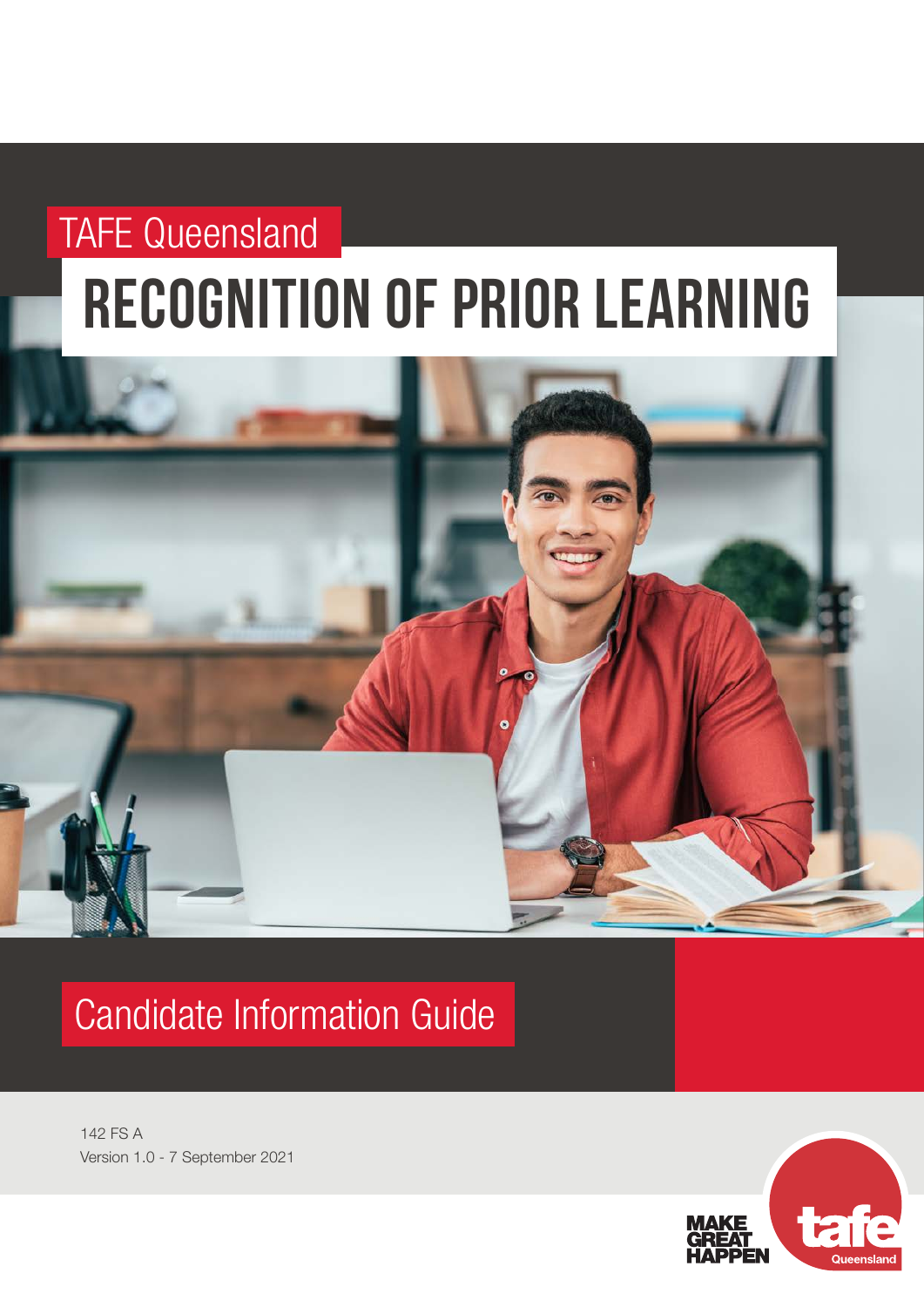# RECOGNITION OF PRIOR LEARNING (RPL)



# **CANDIDATE** INFORMATION GUIDE

| <b>Document Version</b> | <b>Release Date</b> | <b>Comments / Actions</b> |
|-------------------------|---------------------|---------------------------|
| v1.0                    | 7 September 2021    | New development           |
|                         |                     |                           |

#### **COPYRIGHT**

© TAFE Queensland 2021

Copyright protects this material. Except as permitted by the Copyright Act 1968 (Cth), reproduction by any means (photocopying, electronic, mechanical, recording or otherwise), making available online, electronic transmission or other publication of this material is prohibited without the prior written permission of TAFE Queensland.

Enquiries should be addressed to [TQ.RPL@tafeqld.edu.au.](mailto:TQ.RPL@tafeqld.edu.au)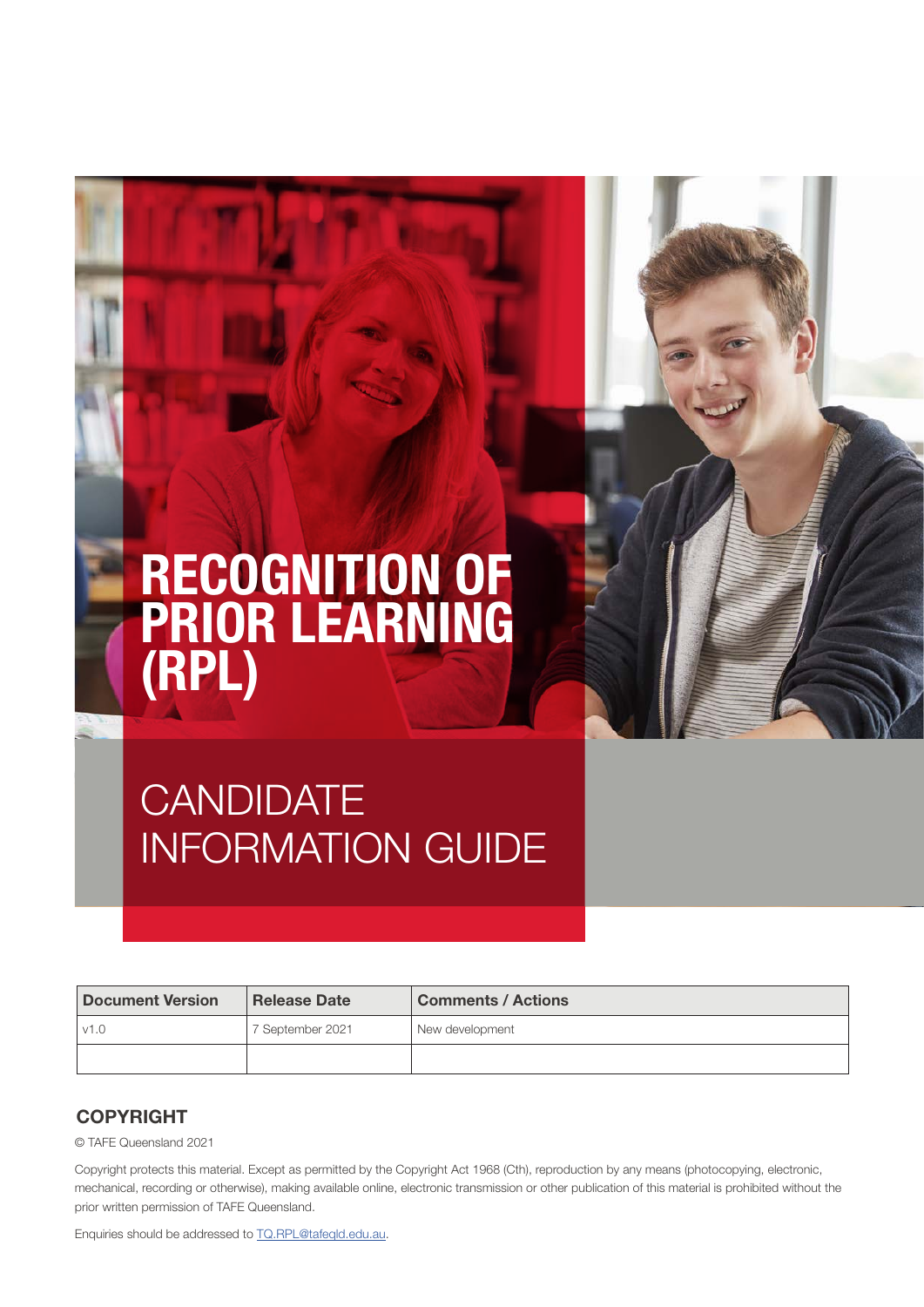# TABLE OF CONTENTS

| <b>RPL Process Overview</b><br>Credit Transfer<br><b>Student Rules</b>                                                             |  |  |
|------------------------------------------------------------------------------------------------------------------------------------|--|--|
| Candidate Guide<br>Overview of Qualification / Skill Set<br>Evidence Review                                                        |  |  |
| Award or Statement of Attainment<br><b>Gap Training Opportunities</b><br><b>RPL Decision Points</b>                                |  |  |
| <b>Instructions for Completing the Candidate Guide</b><br>Section 1: Portfolio of Evidence<br>Section 2: Professional Conversation |  |  |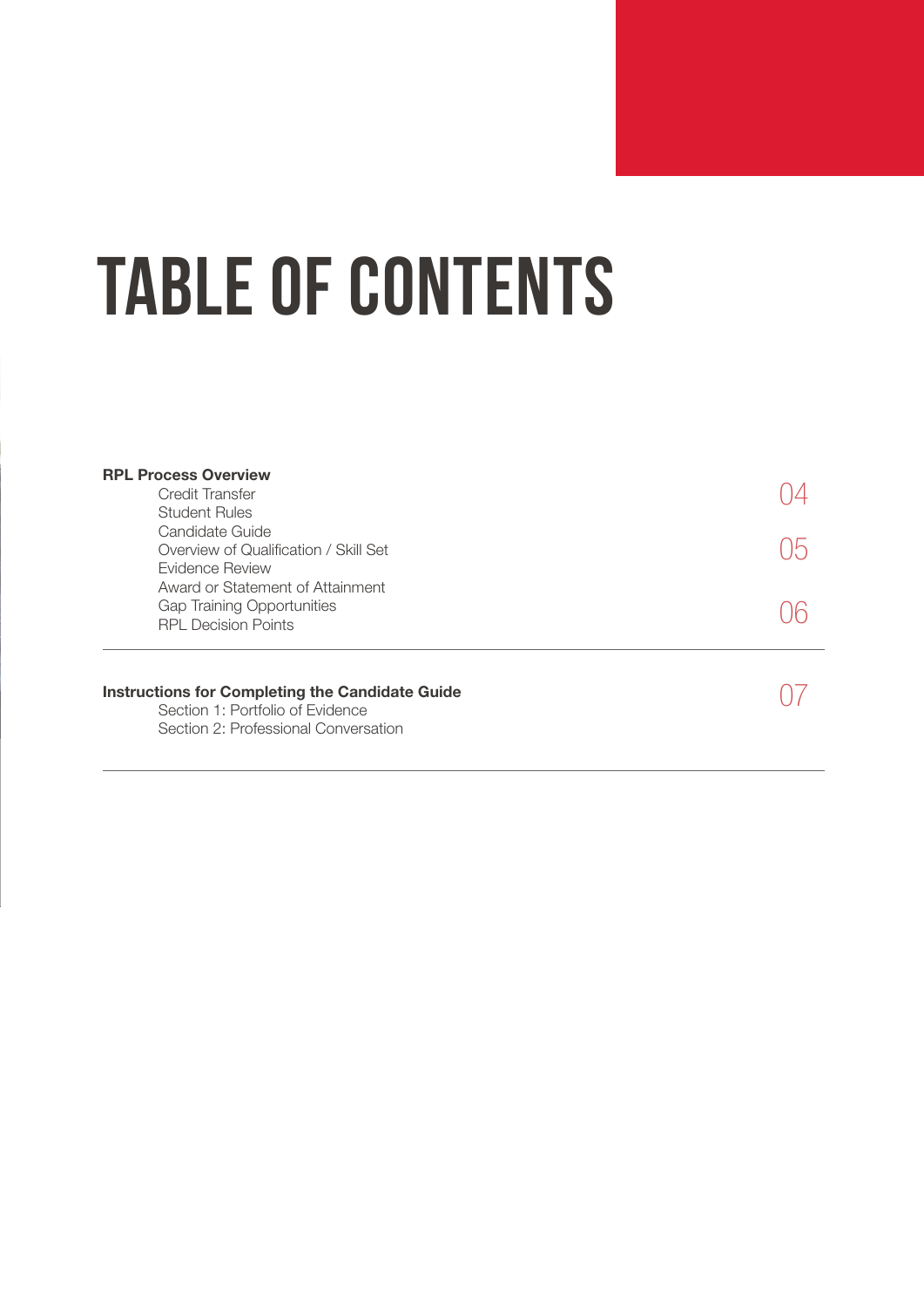# RPL PROCESS OVERVIEW

The diagram below indicates the RPL process within TAFE Queensland. The process has been streamlined to provide you with a simple and effective way to provide evidence and guide you in the application process from submitting your application through to completion and gaining your Award or Statement of Attainment.

# **RPL PROCESS**



# Credit Transfer

TAFE Queensland will recognise the outcomes of training achieved from any Registered Training Organisation throughout Australia. However, a qualification cannot be attained entirely through credit transfer. Please discuss any credit transfers you may have with TAFE Queensland (prior to commencing the RPL process).

## Student Rules

TAFE Queensland Student Rules constitute the formal mechanism for communicating the rules and regulations within TAFE Queensland and cover a range of topics including but not limited to:

- Enrolment, Assessment, Academic Appeals
- Results, Awards and Feedback

The TAFE Queensland Student Rules are available from the TAFE Queensland website: <http://www.tafe.qld.gov.au/students/rules/>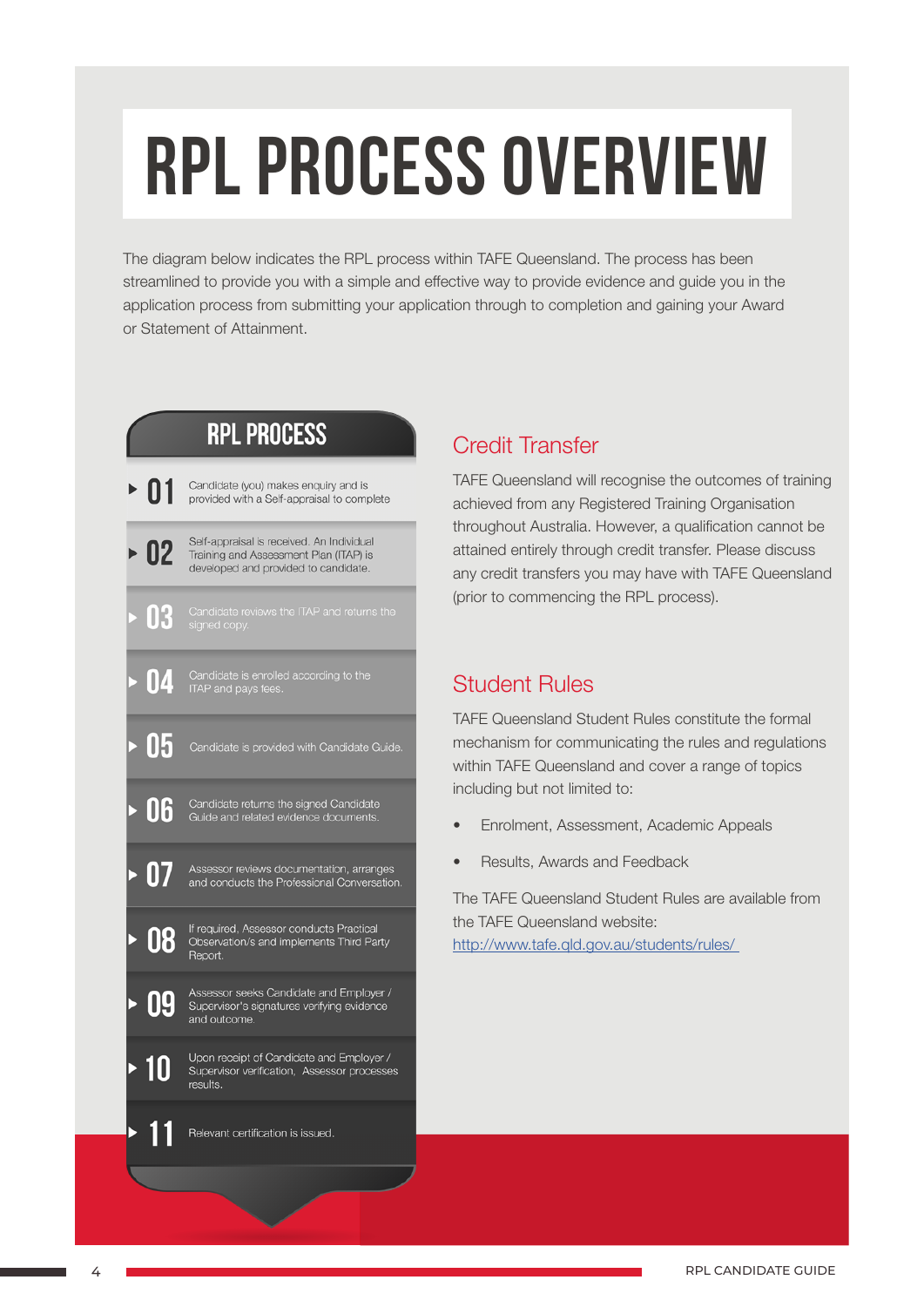# Candidate Guide

You will receive your Candidate Guide once you have submitted:

- an initial enquiry
- completed a Self-appraisal
- provided relevant documentary evidence (recent experience from the last 2-3 years is preferable)
- signed and returned your Individual Training and Assessment Plan (ITAP)
- enrolled into the units agreed to in your ITAP; and
- paid your fees

This is the commencement of your RPL assessment process!

The Candidate Guide contains information relevant to the units of competency you are enrolled in and provides specific information about the RPL assessment process.

The guide provides you with an opportunity to prepare for the Professional Conversation that you will have with your Assessor. You can make preliminary notes for each of the questions to assist you in preparing for the conversation.

### Overview of Qualification / Skill Set

The overview, located in the Candidate Guide provides information about the qualification and lists the number and type of units of competency needed to gain the full qualification or skill set. The overview also provides links to the qualification and unit descriptors available for viewing / download from the National Register (www.training.gov.au).

Each unit of competency is divided into two (2) sections:

#### Portfolio of Evidence

The documents you can supply as proof (evidence) of your work history and performance (knowledge and skills) for each unit of competency. The incorporated table lists all of the general and unit specific documents you can provide to support your application.

#### Professional Conversation

Your Assessor will organise to have a professional conversation with you about your knowledge and skills that relate to specific units of competency. They will ask you questions that help them evaluate your competency in this unit. The employer/supervisor nominated in your Self-Appraisal will be contacted to obtain details of their qualifications; skills and experience; work history relevant to this qualification. If required, the employer/supervisor will also be asked to provide information about the duties you perform/ed in the workplace and verify your skills, knowledge and experience once the assessment evidence has been gathered by your Assessor.

Your electronic submission of the Candidate Guide acts as your signature for the "Statement of Original Authorship" for the evidence you submit.

#### Evidence Review

Once you have completed and submitted the Candidate Guide, along with any outstanding supporting documentary evidence, the RPL Assessor will contact you to organise the Professional Conversation, which will include questioning relevant to each unit of competency.

Should your Assessor still require additional evidence, they may organise with you to conduct a practical observation either in the workplace or in a simulated environment, where they can observe you performing tasks for which they are seeking to confirm your competence.

The Assessor may also ask your employer to provide some information about your ability to perform relevant workplace tasks/activities. The Assessor will negotiate these options with you and your employer.

### Award or Statement of Attainment

Upon completion of the RPL process, your Assessor will make an assessment judgement. You may be eligible for the full qualification to be awarded or you may receive a Statement of Attainment which will list the units you have achieved.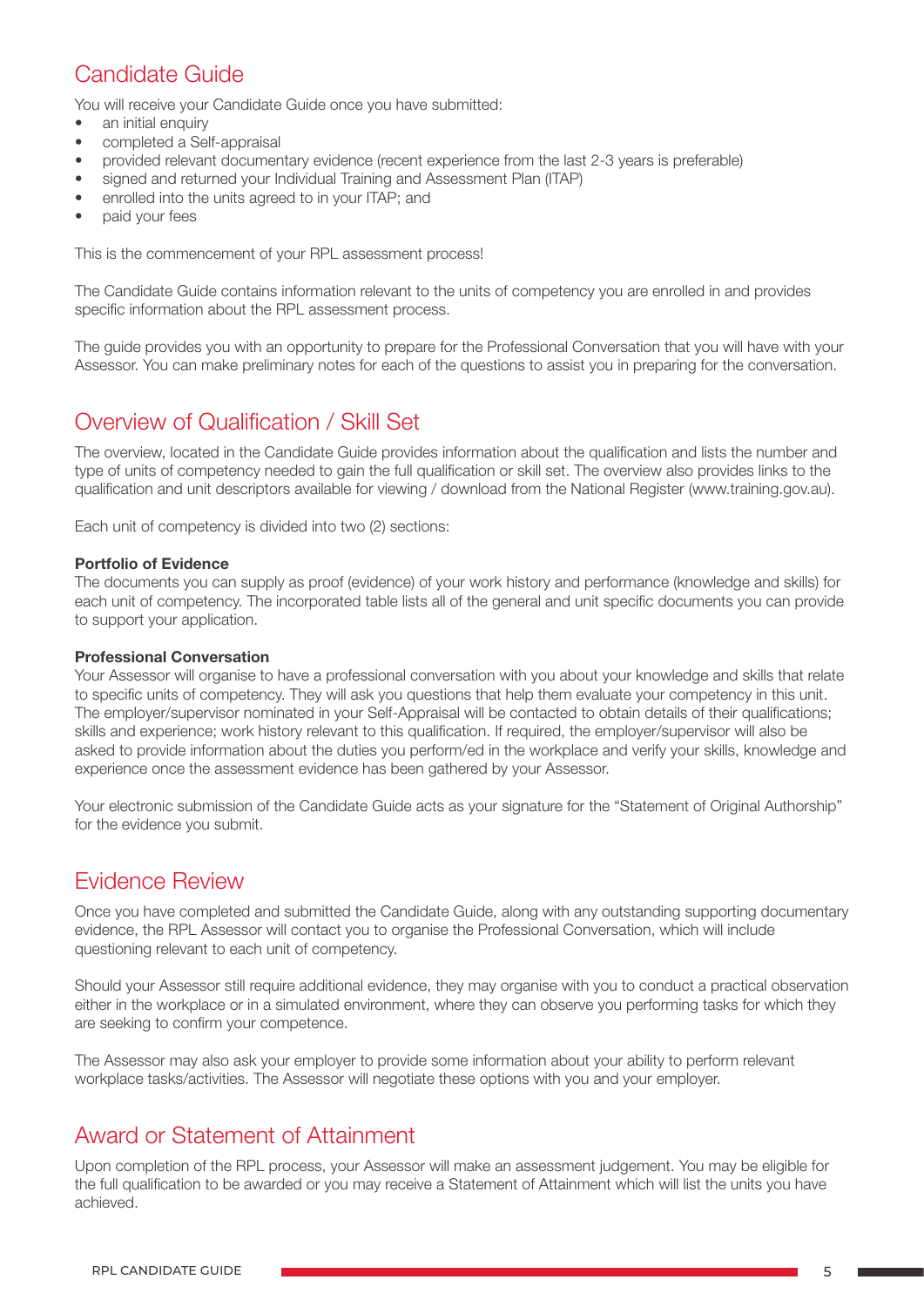# Gap Training Opportunities

Where you have identified in the Self-Appraisal that there may be a gap in your skills, knowledge or experience, or where your Assessor identifies gaps, they will discuss training options with you to fill these gaps (additional enrolment/fees may be applicable at this point).

## RPL Decision Points



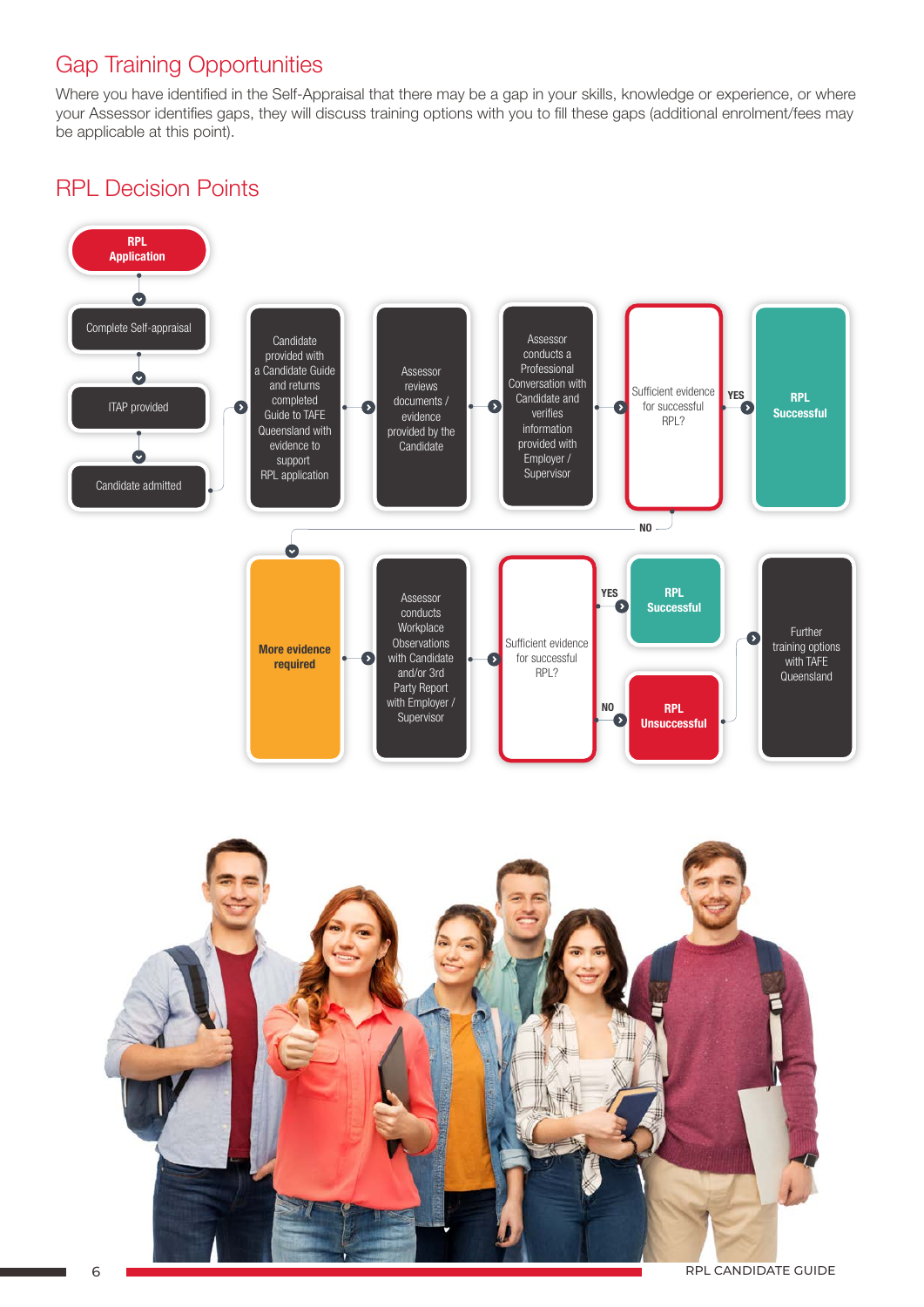INSTRUCTIONS FOR COMPLETING THE CANDIDATE GUIDE!

## Section 1: Portfolio of Evidence

The RPL process will involve providing documentary evidence to demonstrate that you can perform or have performed various tasks/activities.

Your Self-Appraisal includes details of General Employment documents such as: a resume or list of experiences; qualifications or units of competency you have completed; and statements of attendance or similar documents indicating the non-formal training you have received. This will be included in the Portfolio of Evidence.

The Portfolio of Evidence also includes the documents you can supply for each unit of competency as detailed from your Self-Appraisal. Please check that this list is accurate and add or remove documents as required. You will then be required to sign the Statement of Original Authorship contained on the last page of the Candidate Guide.

Your Assessor will review these documents and discuss the ones relevant to each specific unit of competency. Please ensure that you do NOT breach your organisation's policy on privacy and confidentiality when you respond to any questions posed by the Assessor associated with these documents.

#### Evidence Checklist

Table 1 includes details that have been entered by TAFE Queensland from your Self-appraisal for each specific unit of competency. If no documentary evidence is required for a specific unit of competency then 'N/A' will have been entered.

Table 2 includes a list of General Documents that you may have provided for each specific unit of competency. \* Candidate to please remove from Table 2 those documents that do NOT contain information for this specific unit.

Table 3 is provided for you (the candidate) to list other documents you think will support your application, and are not listed previously.

## Section 2: Professional Conversation

To help you prepare for the conversation with your Assessor, you may wish to consider your responses to the questions provided in the Professional Conversation section for each unit of competency listed in the Candidate Guide.

Your verbal responses should be as detailed as possible, drawing on organisational policies and procedures and any legislation or regulations or standards that may impact on your work. There is a space at the end of each list of questions for you to make some notes or dot points that you can take into the meeting with your Assessor if you wish.

You are also allowed to take documents into the meeting. These questions will link directly to the documentary evidence required/provided.